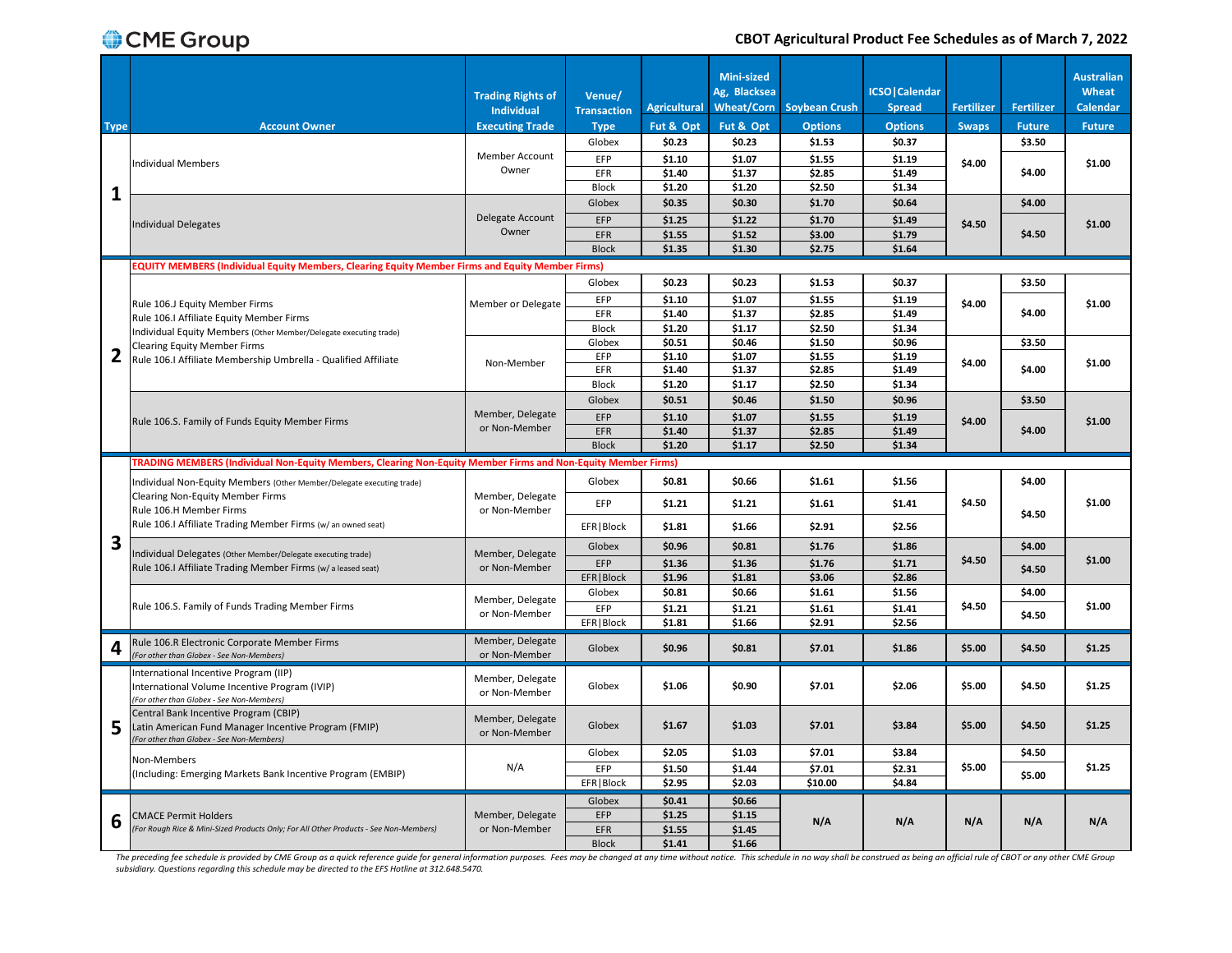#### **CBOT Equity Index Product Fee Schedules as of March 7, 2022**

|             |                                                                                                               |                                                                         |                                       | <b>E-mini Dow</b><br>(\$5) & Dow<br><b>Total Return</b><br><b>Index</b> | <b>Micro</b><br>E-mini<br><b>Dow</b> | DJ U.S.<br>Real<br><b>Estate</b> | <b>Bloomberg</b><br><b>Roll Select</b><br><b>CI</b> | <b>Bloomberg</b><br><b>Commodity</b><br>Index | Bloomberg<br><b>Commodity</b><br>Index |                                                     | <b>Dow Jones AIR Total Return Index Futures</b>          |                                                 |
|-------------|---------------------------------------------------------------------------------------------------------------|-------------------------------------------------------------------------|---------------------------------------|-------------------------------------------------------------------------|--------------------------------------|----------------------------------|-----------------------------------------------------|-----------------------------------------------|----------------------------------------|-----------------------------------------------------|----------------------------------------------------------|-------------------------------------------------|
| <b>Type</b> | <b>Account Owner</b>                                                                                          | <b>Trading Rights of</b><br><b>Individual</b><br><b>Executing Trade</b> | Venue/<br><b>Transaction Type</b>     | <b>Futures &amp;</b><br><b>Options</b>                                  |                                      | <b>Futures Futures</b>           | <b>Futures</b>                                      | <b>Futures</b>                                | <b>Swaps</b>                           | <b>Executed with</b><br><24 months<br>to expiration | <b>Executed</b><br>with<br>24-59 months<br>to expiration | Executed<br>with<br>60+ months<br>to expiration |
|             | Individual Members                                                                                            | Member Account<br>Owner                                                 | Globex<br>EFPIEFRIBlock/BTIC(1)       | \$0.13<br>\$1.84                                                        | \$0.05<br>\$0.19                     | \$0.13<br>\$1.60                 | \$1.00<br>\$1.50                                    | \$0.20<br>\$0.25                              | n/a<br>\$0.25                          | \$1.84                                              | \$3.68                                                   | \$7.36                                          |
| 1           | <b>Individual Delegates</b>                                                                                   | Delegate Account<br>Owner                                               | Globex<br>EFP EFR Block/BTIC(1)       | \$0.28<br>\$1.90                                                        | \$0.08<br>\$0.20                     | \$0.28<br>\$1.70                 | \$1.00<br>\$1.50                                    | \$0.25<br>\$0.30                              | n/a<br>\$0.30                          | \$1.90                                              | \$3.80                                                   | \$7.60                                          |
|             | EQUITY MEMBERS (Individual Equity Members, Clearing Equity Member Firms and Equity Member Firms)              |                                                                         |                                       |                                                                         |                                      |                                  |                                                     |                                               |                                        |                                                     |                                                          |                                                 |
|             | Rule 106.J Equity Member Firms                                                                                | Member or Delegate                                                      | Globex                                | \$0.13                                                                  | \$0.05                               | \$0.13                           | \$1.00                                              | \$0.20                                        | n/a                                    | \$1.84                                              | \$3.68                                                   | \$7.36                                          |
|             | Rule 106.I Affiliate Equity Member Firms                                                                      |                                                                         | EFP   EFR   Block/BTIC(1)             | \$1.84                                                                  | \$0.19                               | \$1.60                           | \$1.50                                              | \$0.25                                        | \$0.25                                 |                                                     |                                                          |                                                 |
| 2           | Individual Equity Members (Other Member/Delegate executing the trade)<br><b>Clearing Equity Member Firms</b>  |                                                                         | Globex                                | \$0.28                                                                  | \$0.08                               | \$0.28                           | \$1.00                                              | \$0.21                                        | n/a                                    |                                                     |                                                          |                                                 |
|             | Rule 106.I Affiliate Membership Umbrella - Qualified Affiliate                                                | Non-Member                                                              | EFP EFR Block/BTIC(1)                 | \$1.90                                                                  | \$0.20                               | \$1.70                           | \$1.50                                              | \$0.30                                        | \$0.30                                 | \$1.90                                              | \$3.80                                                   | \$7.60                                          |
|             | Rule 106.S. Family of Funds Equity Member Firms                                                               | Member, Delegate or                                                     | Globex                                | \$0.28                                                                  | \$0.07                               | \$0.28                           | \$1.00                                              | \$0.21                                        | n/a                                    | \$1.90                                              | \$3.80                                                   | \$7.60                                          |
|             |                                                                                                               | Non-Member                                                              | EFP   EFR   Block/BTIC(1)             | \$1.90                                                                  | \$0.20                               | \$1.70                           | \$1.50                                              | \$0.30                                        | \$0.30                                 |                                                     |                                                          |                                                 |
|             | TRADING MEMBERS (Individual Non-Equity Members, Clearing Non-Equity Member Firms and Non-Equity Member Firms) |                                                                         |                                       |                                                                         |                                      |                                  |                                                     |                                               |                                        |                                                     |                                                          |                                                 |
|             | Individual Non-Equity Members (Other Member/Delegate executing the trade)<br>Clearing Non-Equity Member Firms | Member, Delegate or<br>Non-Member                                       | Globex                                | \$0.32                                                                  | \$0.10                               | \$0.32                           | \$1.00                                              | \$0.32                                        | n/a                                    |                                                     |                                                          |                                                 |
|             | Rule 106.H Member Firms<br>Rule 106.I Affiliate Trading Member Firms (w/ an owned seat)                       |                                                                         | EFP   EFR   Block/BTIC(1)             | \$1.92                                                                  | \$0.21                               | \$1.75                           | \$1.50                                              | \$0.42                                        | \$0.42                                 | \$1.92                                              | \$3.84                                                   | \$7.68                                          |
| 3           | Individual Delegates (Other Member or Delegate executing the trade)                                           | Member, Delegate or                                                     | Globex                                | \$0.51                                                                  | \$0.10                               | \$0.51                           | \$1.00                                              | \$0.36                                        | n/a                                    |                                                     |                                                          |                                                 |
|             | Rule 106.I Affiliate Trading Member Firms (w/aleased seat)                                                    | Non-Member                                                              | EFP   EFR   Block/BTIC(1)             | \$1.94                                                                  | \$0.21                               | \$1.84                           | \$1.50                                              | \$0.45                                        | \$0.45                                 |                                                     | \$1.94<br>\$3.88                                         | \$7.76                                          |
|             | Rule 106.S. Family of Funds Trading Member Firms                                                              | Member, Delegate or                                                     | Globex                                | \$0.32                                                                  | \$0.10                               | \$0.32                           | \$1.00                                              | \$0.32                                        | n/a                                    | \$1.92                                              | \$3.84                                                   | \$7.68                                          |
|             |                                                                                                               | Non-Member                                                              | EFP EFR Block/BTIC(1)                 | \$1.92                                                                  | \$0.21                               | \$1.75                           | \$1.50                                              | \$0.42                                        | \$0.42                                 |                                                     |                                                          |                                                 |
| 4           | Rule 106.R Electronic Corporate Member Firms                                                                  | Member, Delegate or                                                     | Globex                                | \$0.32                                                                  | \$0.10                               | \$0.32                           | \$1.00                                              | \$0.32                                        | n/a                                    | \$1.94                                              | \$3.88                                                   | \$7.76                                          |
|             | (For other than Globex - See Non-Members)                                                                     | Non-Member                                                              | Globex - BTIC <sup>(1)</sup>          | \$1.94                                                                  | n/a                                  | \$1.84                           | \$1.50                                              | \$0.45                                        | n/a                                    |                                                     |                                                          |                                                 |
|             | International Incentive Program (IIP)                                                                         | Member, Delegate or                                                     | Globex                                | \$0.65                                                                  | \$0.13                               | \$0.65                           | \$1.01                                              | \$1.00                                        | n/a                                    | \$2.15                                              | \$4.30                                                   | \$8.60                                          |
|             | International Volume Incentive Program (IVIP)<br>(For other than Globex - See Non-Members)                    | Non-Member                                                              | Globex - BTIC $(1)$                   | \$2.15                                                                  | n/a                                  | \$2.05                           | \$1.51                                              | \$1.25                                        | n/a                                    |                                                     |                                                          |                                                 |
| 5           | Central Bank Incentive Program (CBIP)<br>Latin American Fund Manager Incentive Program (FMIP)                 | Member, Delegate or                                                     | Globex                                | \$1.02                                                                  | \$0.17                               | \$1.28                           | \$1.01                                              | \$1.00                                        | n/a                                    | \$2.15                                              | \$4.30                                                   | \$8.60                                          |
|             | (For other than Globex - See Non-Members)                                                                     | Non-Member                                                              | Globex - BTIC <sup>(1)</sup>          | \$2.15                                                                  | n/a                                  | \$2.05                           | \$1.51                                              | \$1.25                                        | n/a                                    |                                                     |                                                          |                                                 |
|             | Non-Members                                                                                                   | N/A                                                                     | Globex                                | \$1.28                                                                  | \$0.30                               | \$1.28                           | \$1.01                                              | \$1.00                                        | n/a                                    | \$2.15                                              | \$4.30                                                   | \$8.60                                          |
|             | (Including: Emerging Markets Bank Incentive (EMBIP)                                                           |                                                                         | EFP   EFR   Block/BTIC <sup>(1)</sup> | \$2.15                                                                  | \$0.29                               | \$2.05                           | \$1.51                                              | \$1.25                                        | \$1.32                                 |                                                     |                                                          |                                                 |

**CBOT Equity Product Notes**

(1) BTIC rates apply to Basis Trade at Index Close transactions of E-mini Dow (\$5) Futures, DJ U.S Real Estate and Bloomberg Commodity Index Future / Swap via CME Globex.

The preceding fee schedule is provided by CME Group as a quick reference guide for general information purposes. Fees may be changed at any time without notice. This schedule in no way shall be construed as being an offici *any other CME Group subsidiary. Questions regarding this schedule may be directed to the EFS Hotline at 312.648.5470.*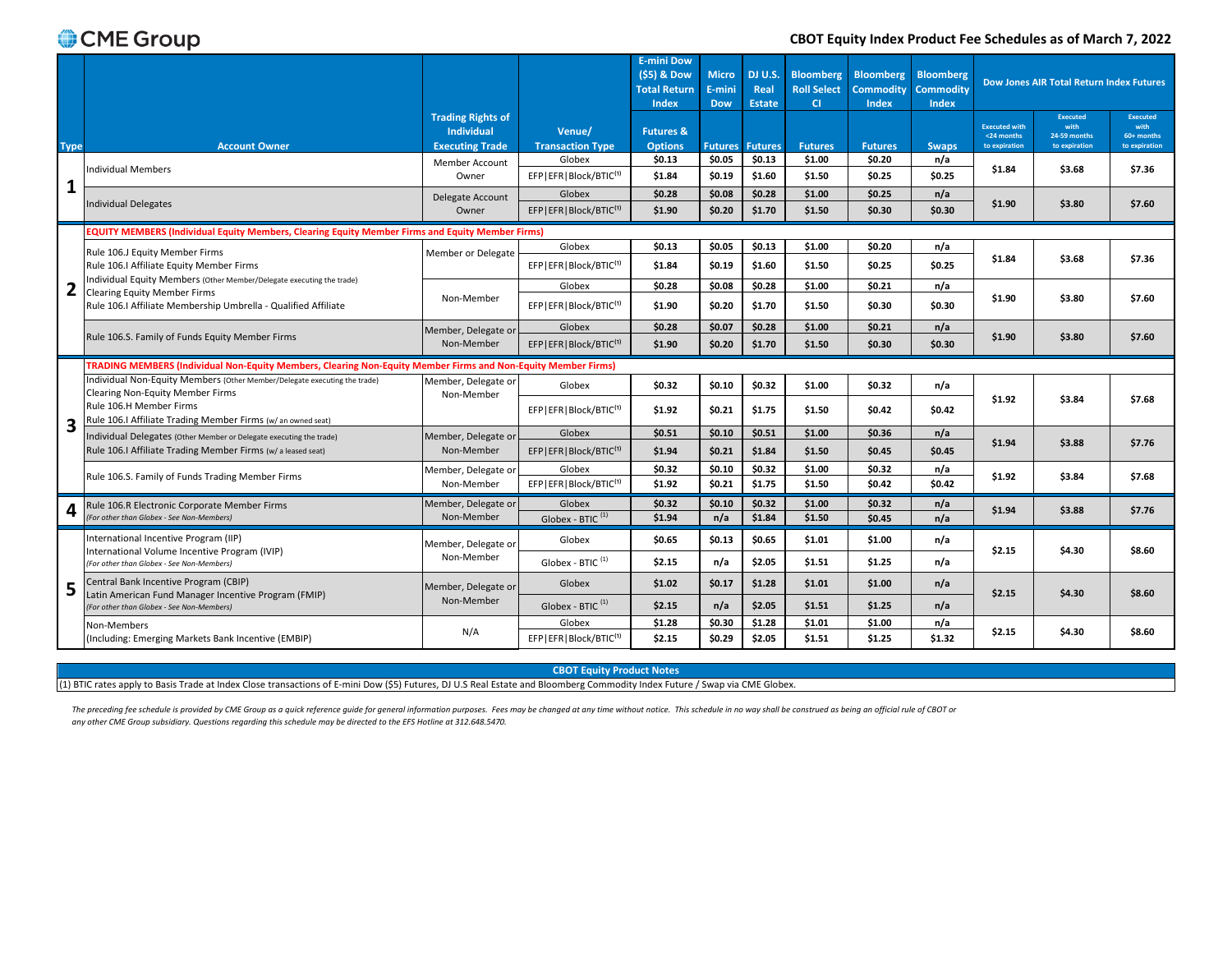## **CBOT Financial Product Fee Schedules as of March 7, 2022**

|             |                                                                                                               | <b>Trading Rights of</b>          |                                                  |             |        | <b>Treasury Futures</b> |              |              |                 | <b>Micro</b>     | <b>Fed Funds</b>     | <b>MAC</b>     |                  |
|-------------|---------------------------------------------------------------------------------------------------------------|-----------------------------------|--------------------------------------------------|-------------|--------|-------------------------|--------------|--------------|-----------------|------------------|----------------------|----------------|------------------|
|             |                                                                                                               | <b>Individual</b>                 | Venue/                                           |             |        | <b>10YR</b>             | <b>20YR</b>  | <b>Ultra</b> | <b>Treasury</b> | <b>Treasury</b>  | <b>Futures &amp;</b> | Swap           | <b>ERIS Swap</b> |
| <b>Type</b> | <b>Account Owner</b>                                                                                          | <b>Executing Trade</b>            | <b>Transaction Type</b>                          | 2YR 3YR 5YR |        | <b>Ultra 10YR</b>       | <b>30 YR</b> | <b>Bond</b>  | <b>Options</b>  | <b>Futures</b>   | <b>Options</b>       | <b>Futures</b> | <b>Futures</b>   |
|             |                                                                                                               | <b>Member Account</b>             | Globex                                           | \$0.12      |        |                         | \$0.13       |              | \$0.14          | \$0.03           | \$0.16               | \$0.16         | \$0.45           |
|             | <b>Individual Members</b>                                                                                     | Owner                             | Globex TAS                                       |             |        | \$0.16                  |              |              | n/a             | n/a              | n/a                  | n/a            | n/a              |
| 1           |                                                                                                               |                                   | EFP EFR Block <sup>(1)</sup>                     | \$0.87      |        |                         | \$0.88       |              | \$0.89          | \$0.12<br>\$0.07 | \$0.86<br>\$0.31     | \$0.16         | \$0.45<br>\$0.46 |
|             | Individual Delegates                                                                                          | Delegate Account                  | Globex<br><b>Globex TAS</b>                      |             |        | \$0.26<br>\$0.30        |              |              | \$0.27<br>n/a   | n/a              | n/a                  | \$0.31<br>n/a  | n/a              |
|             |                                                                                                               | Owner                             | EFP EFR Block <sup>(1)</sup>                     |             |        | \$1.01                  |              |              | \$1.02          | \$0.27           | \$1.01               | \$0.31         | \$0.46           |
|             | EQUITY MEMBERS (Individual Equity Members, Clearing Equity Member Firms and Equity Member Firms)              |                                   |                                                  |             |        |                         |              |              |                 |                  |                      |                |                  |
|             |                                                                                                               |                                   | Globex                                           | \$0.12      |        |                         | \$0.13       |              | \$0.14          | \$0.03           | \$0.16               | \$0.16         | \$0.45           |
|             | Rule 106.J Equity Member Firms                                                                                | Member or Delegate                | Globex TAS                                       |             |        | \$0.16                  |              |              | n/a             | n/a              | n/a                  | n/a            | n/a              |
|             | Rule 106.I Affiliate Equity Member Firms                                                                      |                                   | EFPIEFRIBlock <sup>(1)</sup>                     | \$0.87      |        |                         | \$0.88       |              | \$0.89          | \$0.12           | \$0.86               |                |                  |
|             | Individual Equity Members (Other Member/Delegate executing trade)<br><b>Clearing Equity Member Firms</b>      |                                   | Globex                                           |             |        | \$0.22                  |              |              | \$0.23          | \$0.06           | \$0.36               | \$0.16         | \$0.45           |
|             | Rule 106.I Affiliate Membership Umbrella - Qualified Affiliate                                                | Non-Member                        | Globex TAS                                       |             |        | \$0.30                  |              |              | n/a             | n/a              | n/a                  | n/a            | n/a              |
|             |                                                                                                               |                                   | EFP EFR Block <sup>(1)</sup>                     | \$0.87      |        |                         | \$0.88       |              | \$0.89          | \$0.12           | \$0.86               | \$0.16         | \$0.45           |
|             | Rule 106.S Family of Funds Equity Member Firms                                                                | Member, Delegate or<br>Non-Member | Globex                                           |             |        | \$0.22                  |              |              | \$0.23          | \$0.06           | \$0.36               | \$0.16         | \$0.45           |
|             |                                                                                                               |                                   | <b>Globex TAS</b>                                |             |        | \$0.30                  |              |              | n/a             | n/a              | n/a                  | n/a            | n/a              |
|             |                                                                                                               |                                   | EFP   EFR   Block <sup>(1)</sup>                 |             |        | \$0.88                  |              |              | \$0.89          | \$0.12           | \$0.86               | \$0.16         | \$0.45           |
|             | TRADING MEMBERS (Individual Non-Equity Members, Clearing Non-Equity Member Firms and Non-Equity Member Firms) |                                   |                                                  |             |        |                         |              |              |                 |                  |                      |                |                  |
|             | Individual Non-Equity Members (Other Member/Delegate executing trade)                                         | Member, Delegate or<br>Non-Member | Globex                                           |             |        | \$0.31                  |              |              | \$0.32          | \$0.08           | \$0.41               | \$0.31         | \$0.46           |
|             | <b>Clearing Non-Equity Member Firms</b>                                                                       |                                   | Globex TAS                                       |             | \$0.40 |                         |              | n/a          | n/a             | n/a              | n/a                  | n/a            |                  |
|             | Rule 106.H Member Firms                                                                                       |                                   | EFPIEFRIBlock <sup>(1)</sup>                     | \$1.01      |        |                         | \$1.02       | \$0.28       | \$1.06          | \$0.31           | \$0.46               |                |                  |
|             | Rule 106.I Affiliate Trading Member Firms (w/ an owned seat)                                                  | Member, Delegate or<br>Non-Member | Globex                                           |             |        | \$0.44                  |              |              | \$0.45          | \$0.10           | \$0.44               | \$0.31         | \$0.46           |
| З           | Individual Delegates (Other Member/Delegate executing trade)                                                  |                                   |                                                  |             |        |                         |              |              |                 |                  |                      |                |                  |
|             | Rule 106.I Affiliate Trading Member Firms (w/ a leased seat)                                                  |                                   | <b>Globex TAS</b>                                |             | \$0.46 |                         |              |              | n/a             | n/a              | n/a                  | n/a            | n/a              |
|             |                                                                                                               |                                   | EFP EFR Block <sup>(1)</sup>                     |             |        | \$1.16                  |              |              | \$1.17          | \$0.30           | \$1.09               | \$0.31         | \$0.46           |
|             |                                                                                                               | Member, Delegate or               | Globex                                           |             |        | \$0.31                  |              |              | \$0.32          | \$0.08           | \$0.41               | \$0.31         | \$0.46           |
|             | Rule 106.S Family of Funds Trading Member Firms                                                               | Non-Member                        | Globex TAS                                       |             |        | \$0.40                  |              |              | n/a             | n/a              | n/a                  | n/a            | n/a              |
|             |                                                                                                               |                                   | EFP EFR Block(1)                                 |             | \$1.01 |                         |              | \$1.02       | \$0.28          | \$1.06           | \$0.31               | \$0.46         |                  |
|             | Rule 106.R Electronic Corporate Member Firms                                                                  | Member, Delegate or               | Globex                                           |             |        | \$0.44                  |              |              | \$0.45          | \$0.10           | \$0.44               | \$0.44         | \$0.47           |
|             | (For Other than Globex - See Non-Members)                                                                     | Non-Member                        | <b>Globex TAS</b>                                |             |        | \$0.46                  |              |              | n/a             | n/a              | n/a                  | n/a            | n/a              |
|             | International Incentive Program (IIP)                                                                         | Member, Delegate or               | Globex                                           |             |        | \$0.49                  |              |              | \$0.49          | \$0.21           | \$0.49               | \$0.49         | \$0.50           |
|             | International Volume Incentive Program (IVIP)                                                                 | Non-Member                        | Globex TAS                                       |             |        | \$0.49                  |              |              | n/a             | n/a              | n/a                  | n/a            | n/a              |
|             | Central Bank Incentive Program (CBIP)<br>Latin American Fund Manager Incentive Program (FMIP)                 | Member, Delegate or               | Globex                                           | \$0.56      | \$0.58 | \$0.65                  | \$0.70       |              | \$0.50          | \$0.27           | \$0.60               | \$0.56         | \$0.70           |
| 5           | (For Other than Globex - See Non-Members)                                                                     | Non-Member                        | Globex TAS                                       | \$0.56      | \$0.58 | \$0.65                  | \$0.70       |              | n/a             | n/a              | n/a                  | n/a            | n/a              |
|             |                                                                                                               |                                   | Globex                                           | \$0.60      | \$0.65 | \$0.75                  | \$0.80       | \$0.85       | \$0.82          | \$0.30           | \$0.96               | \$0.56         | \$0.70           |
|             | Non-Members<br>(Including: Emerging Markets Bank Incentive Program (EMBIP)                                    | N/A                               | Globex TAS                                       | \$0.60      | \$0.65 | \$0.75                  | \$0.80       | \$0.85       | n/a             | n/a              | n/a                  | n/a            | n/a              |
|             |                                                                                                               |                                   | $\mathsf{EFP} \mathsf{EFR} \mathsf{Block}^{(1)}$ |             |        | \$1.21                  |              |              | \$1.41          | \$0.50           | \$1.31               | \$0.56         | \$0.70           |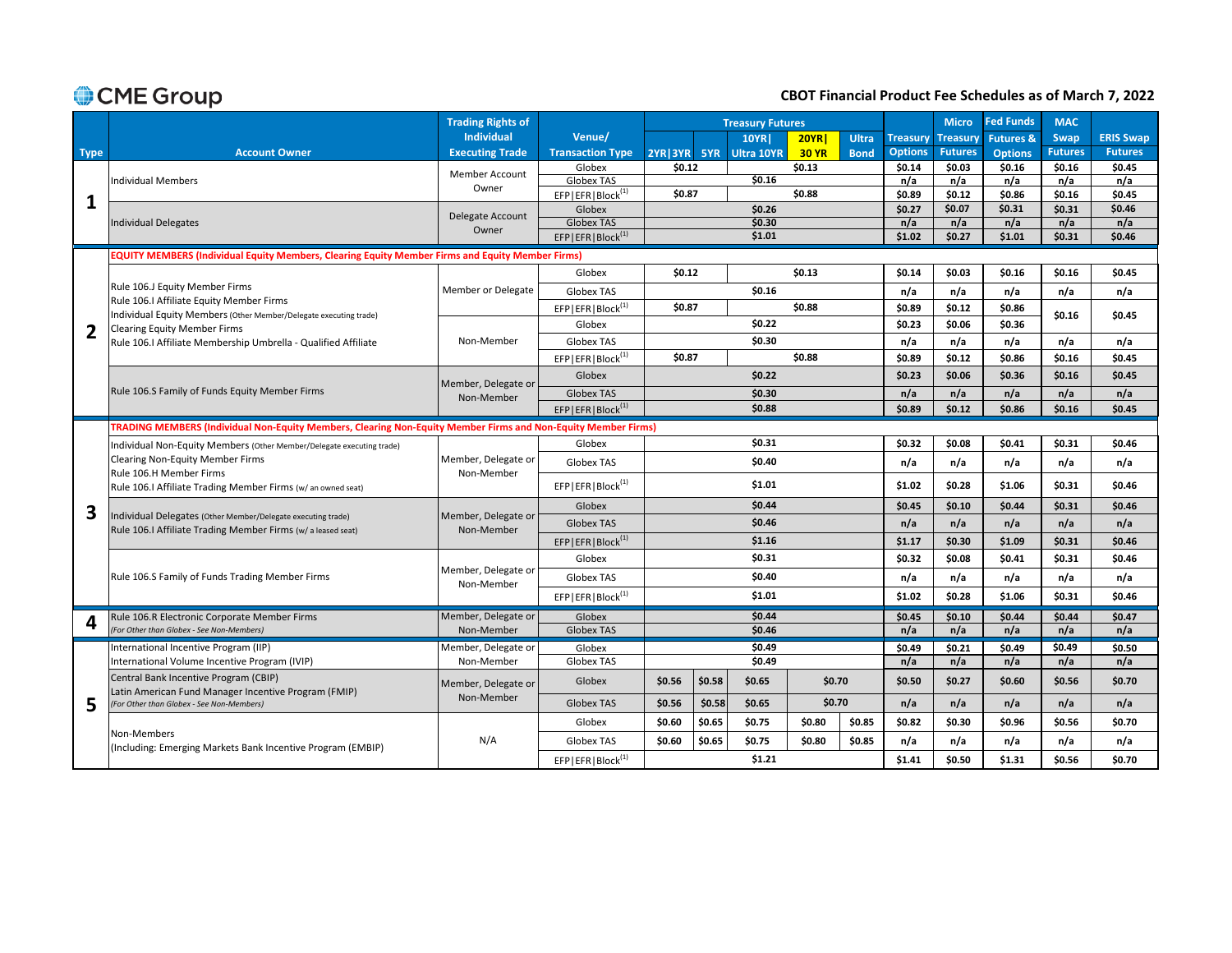#### **CBOT Financial Product Fee Schedules as of March 7, 2022**

**MAC Swap** 

**Micro** 

#### **Trading Rights of CBOT Financial Product Notes**

**Treasury Futures**

1-3YR Futures, \$2.00 for the 4-7YR Futures, and \$4.50 for the 10+YR will be applied to the standard Exchan ERIS Swap Futures Block Spread Passive Trades: additional fee of \$0.03 for the 1-3YR Futures, \$0.25 for the 4-7YR Futures, and \$1.00 for the 10+YR will be applied to the standard Exchange Fee. e Fee. (1) ERIS Swap Futures Outrights Block Passive Trades: additional fee of \$1.00 for the 1-3YR Futures, \$2.00 for the 4-7YR Futures, and \$4.50 for the 10+YR will be applied to the standard Exchange Fee.

|                                            | <b>CBOT Financial Product Volume Discounts</b>                                                                                                                                                                                |            |                                   |                        |                 |                 |                              |                 |                 |
|--------------------------------------------|-------------------------------------------------------------------------------------------------------------------------------------------------------------------------------------------------------------------------------|------------|-----------------------------------|------------------------|-----------------|-----------------|------------------------------|-----------------|-----------------|
|                                            | On a tiered basis, the Exchange Fee for electronically traded U.S. Treasury Futures and Options (Non-Member Execution Only) will be reduced for trading volumes exceeding designated monthly average daily volume thresholds. |            |                                   |                        |                 |                 |                              |                 |                 |
|                                            | Futures and Options are accumulated separately when determining threshold levels.                                                                                                                                             |            |                                   |                        |                 |                 |                              |                 |                 |
| <b>U.S Treasury (Non-Member Execution)</b> |                                                                                                                                                                                                                               |            |                                   |                        |                 |                 |                              |                 |                 |
|                                            |                                                                                                                                                                                                                               |            |                                   |                        | <b>Futures</b>  |                 | <b>Options</b>               |                 |                 |
|                                            |                                                                                                                                                                                                                               |            |                                   |                        |                 |                 |                              |                 |                 |
|                                            |                                                                                                                                                                                                                               |            | <b>Trading Rights of</b>          | <b>Monthly Average</b> |                 | Exchange        |                              |                 | Exchange        |
|                                            |                                                                                                                                                                                                                               |            | <b>Individual Executing</b>       | <b>Daily Threshold</b> | Exchange        | Fee             | <b>Monthly Average Daily</b> | Exchange        | <b>Fee</b>      |
| Type                                       | <b>Account Owner</b>                                                                                                                                                                                                          | Platform   | <b>Trade</b>                      | (sides)                | <b>Fee Rate</b> | <b>Discount</b> | <b>Threshold (sides)</b>     | <b>Fee Rate</b> | <b>Discount</b> |
|                                            | <b>Equity Members/Firms</b>                                                                                                                                                                                                   | Electronic | Non-Member                        | $0 - 15,000$           | \$0.22          | none            | $0 - 3,000$                  | \$0.23          | none            |
|                                            |                                                                                                                                                                                                                               |            | Member, Delegate or<br>Non-Member | 15,001 - 30,000        | \$0.19          | \$0.03          | $3,001 - 6,000$              | \$0.20          | \$0.03          |
|                                            | Family of Funds                                                                                                                                                                                                               | Electronic |                                   | 30,001 - 45,000        | \$0.17          | \$0.05          | $6,001 - 9,000$              | \$0.18          | \$0.05          |
|                                            |                                                                                                                                                                                                                               |            |                                   | >45,000                | \$0.15          | \$0.07          | > 9,000                      | \$0.16          | \$0.07          |
|                                            | Volume is aggregated by account owner across accounts, within a single filling firm. Clearing Members and their related 106.I Member(s) accounts will be treated as one firm for purposes of the volume aggregation. For Rule |            |                                   |                        |                 |                 |                              |                 |                 |
|                                            | 106.S Member Approved Funds, their associated volume will be aggregated with their related Equity Corporate Member Firm.                                                                                                      |            |                                   |                        |                 |                 |                              |                 |                 |

On a tiered basis, the Exchange Fee for electronically traded Fed Fund Futures and Options (Non-Member Execution Only) will be reduced for trading volumes exceeding designated monthly average daily volume thresholds. Futures and Options are accumulated separately when determining threshold levels.

|             | <b>Fed Fund (Non-Member Execution)</b>                                                                                                                                                                                        |            |                                                                         |                                                             |                             |                                           |                                                          |                             |                                    |  |
|-------------|-------------------------------------------------------------------------------------------------------------------------------------------------------------------------------------------------------------------------------|------------|-------------------------------------------------------------------------|-------------------------------------------------------------|-----------------------------|-------------------------------------------|----------------------------------------------------------|-----------------------------|------------------------------------|--|
|             |                                                                                                                                                                                                                               |            |                                                                         |                                                             | <b>Futures</b>              |                                           | <b>Options</b>                                           |                             |                                    |  |
| <b>Type</b> | <b>Account Owner</b>                                                                                                                                                                                                          | Platform   | <b>Trading Rights of</b><br><b>Individual Executing</b><br><b>Trade</b> | <b>Monthly Average</b><br><b>Daily Threshold</b><br>(sides) | Exchange<br><b>Fee Rate</b> | Exchange<br><b>Fee</b><br><b>Discount</b> | <b>Monthly Average Daily</b><br><b>Threshold (sides)</b> | Exchange<br><b>Fee Rate</b> | Exchange<br>Fee<br><b>Discount</b> |  |
|             | Equity Members/Firms                                                                                                                                                                                                          | Electronic | Non-Member                                                              | $0 - 3,000$                                                 | \$0.36                      | none                                      | $0 - 3,000$                                              | \$0.36                      | none                               |  |
|             | Family of Funds                                                                                                                                                                                                               | Electronic | Member, Delegate or<br>Non-Member                                       | $3,001 - 6,000$                                             | \$0.31                      | \$0.05                                    | $3,001 - 6,000$                                          | \$0.31                      | \$0.05                             |  |
|             |                                                                                                                                                                                                                               |            |                                                                         | $6,001 - 9,000$                                             | \$0.26                      | \$0.10                                    | $6,001 - 9,000$                                          | \$0.26                      | \$0.10                             |  |
|             |                                                                                                                                                                                                                               |            |                                                                         | > 9,000                                                     | \$0.21                      | \$0.15                                    | > 9,000                                                  | \$0.21                      | \$0.15                             |  |
|             | Volume is appregated by account owner across accounts, within a single filling firm, Clearing Members and their related 106   Member(s) accounts will be treated as one firm for purposes of the volume aggregation. For Rule |            |                                                                         |                                                             |                             |                                           |                                                          |                             |                                    |  |

Volume is aggregated by account owner across accounts, within a single filling firm. Clearing Members and their related 106.I Member(s) accounts will be treated as one firm for purposes of the volume aggregation. For Rule 106.S Member Approved Funds, their associated volume will be aggregated with their related Equity Corporate Member Firm.

The preceding fee schedule is provided by CME Group as a quick reference guide for general information purposes. Fees may be changed at any time without notice. This schedule in no way shall be construed as being an offici *Group subsidiary. Questions regarding this schedule may be directed to the EFS Hotline at 312.648.5470.*